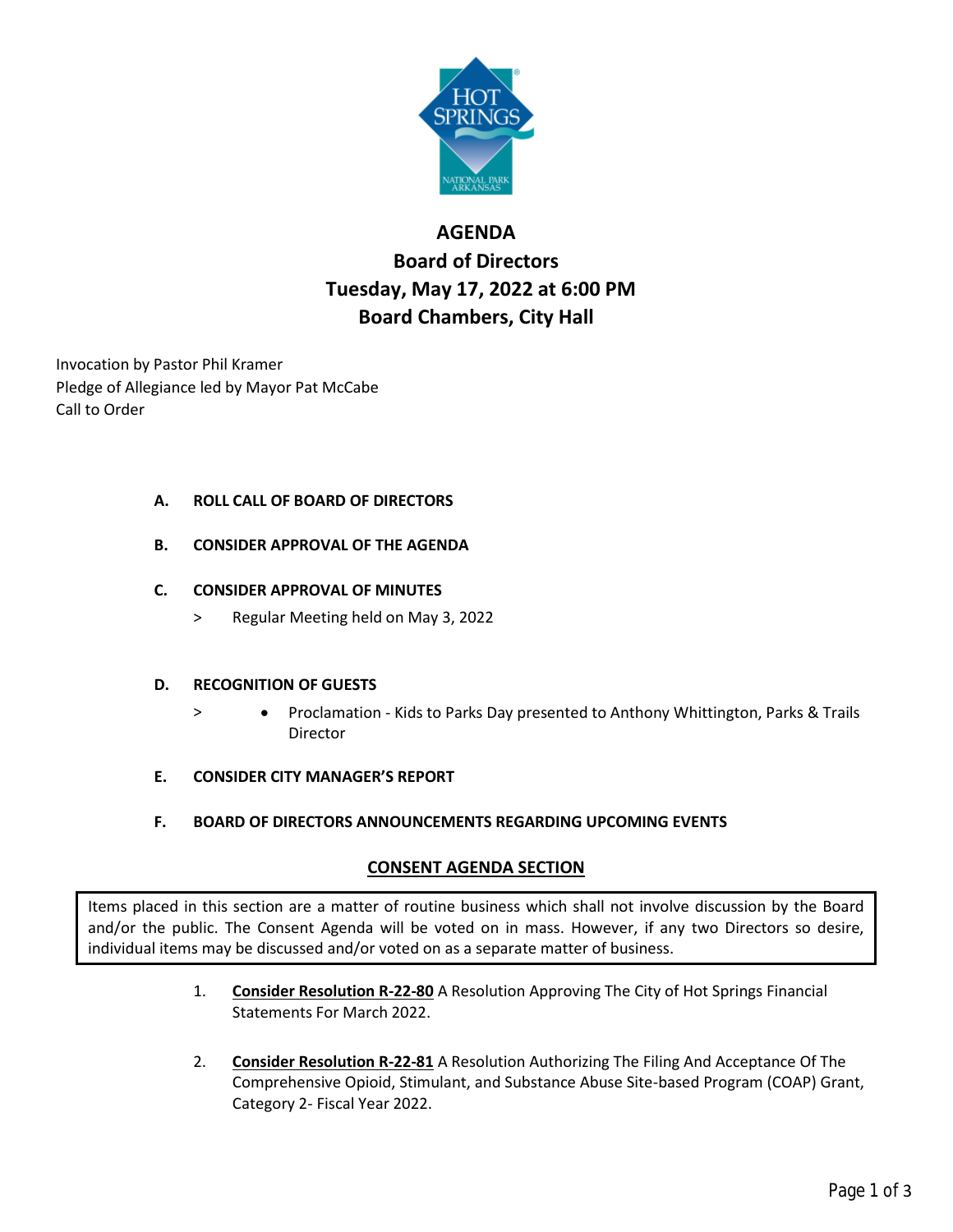- 3. **Consider Resolution R-22-82** A Resolution Approving An Interlocal Agreement Between Garland County And The City Of Hot Springs For The Operation And Maintenance Of The Garland County Courts Building.
- 4. **Consider Resolution R-22-83** A Resolution Authorizing The Purchase Of One (1) Low-Floor, Heavy-Duty Diesel Transit Bus From Gillig, LLC Pursuant To The Arkansas Department Of Transportation (ARDOT) Procurement Contract 21-001-R. (\$449,996)
- 5. **Consider Resolution R-22-84** A Resolution Repealing Resolution Nos. 3363, As Amended, And 6336 Relating To The EMS Medical Advisory Board.
- 6. **Consider Resolution R-22-85** A Resolution Approving The Purchase Of A Ferrara Cinder Custom Pumper Truck Pursuant To The Cooperative Purchasing Program Through Sourcewell. (\$715,200)
- 7. **Consider Resolution R-22-86** A Resolution Awarding A Term Contract To McGeorge Contracting Company, Inc. d/b/a Cranford Construction Company For Street Paving And Cold Milling.
- 8. **Consider Resolution R-22-87** A Resolution Awarding A Contract To Cate Inc. For The Completion Of Two Trail Bridges And A Multi-Use Trail As Part Of ARDOT Job 061535 - Hot Springs Creek Greenway Trail Phase 6; And For other Purposes.
- 9. **Consider Resolution R-22-88** A Resolution Authorizing The Filing And Acceptance Of A 2022 Arkansas Transportation Alternatives Program Grant To Develop Phase 1 Of The Stokes Creek Greenway Trail.
- 10. **Consider Resolution R-22-89** A Resolution Authorizing The Filing And Acceptance Of A 2022 Arkansas Recreation Trails Program Grant To Develop Phase 1 Of The Stokes Creek Greenway Trail.
- 11. **Consider Resolution R-22-90** A Resolution Awarding A Bid To Square One Enterprises For Certain Main Street Water and Wastewater Improvements. (\$1,037,600)

## **OLD BUSINESS**

- 12. **Consider Resolution R-22-75** A Resolution Declaring A Certain Structure Located At 445 Silver Street In The City Of Hot Springs A Public Nuisance And Condemning Such Pursuant To Hot Springs Code §17-1-1, Et Seq.
- 13. **Consider Resolution R-22-79** A Resolution Declaring A Certain Structure Located At 718 Ward Street In The City Of Hot Springs A Public Nuisance And Condemning Such Pursuant To Hot Springs Code §17-1-1, Et Seq.

## **NEW BUSINESS**